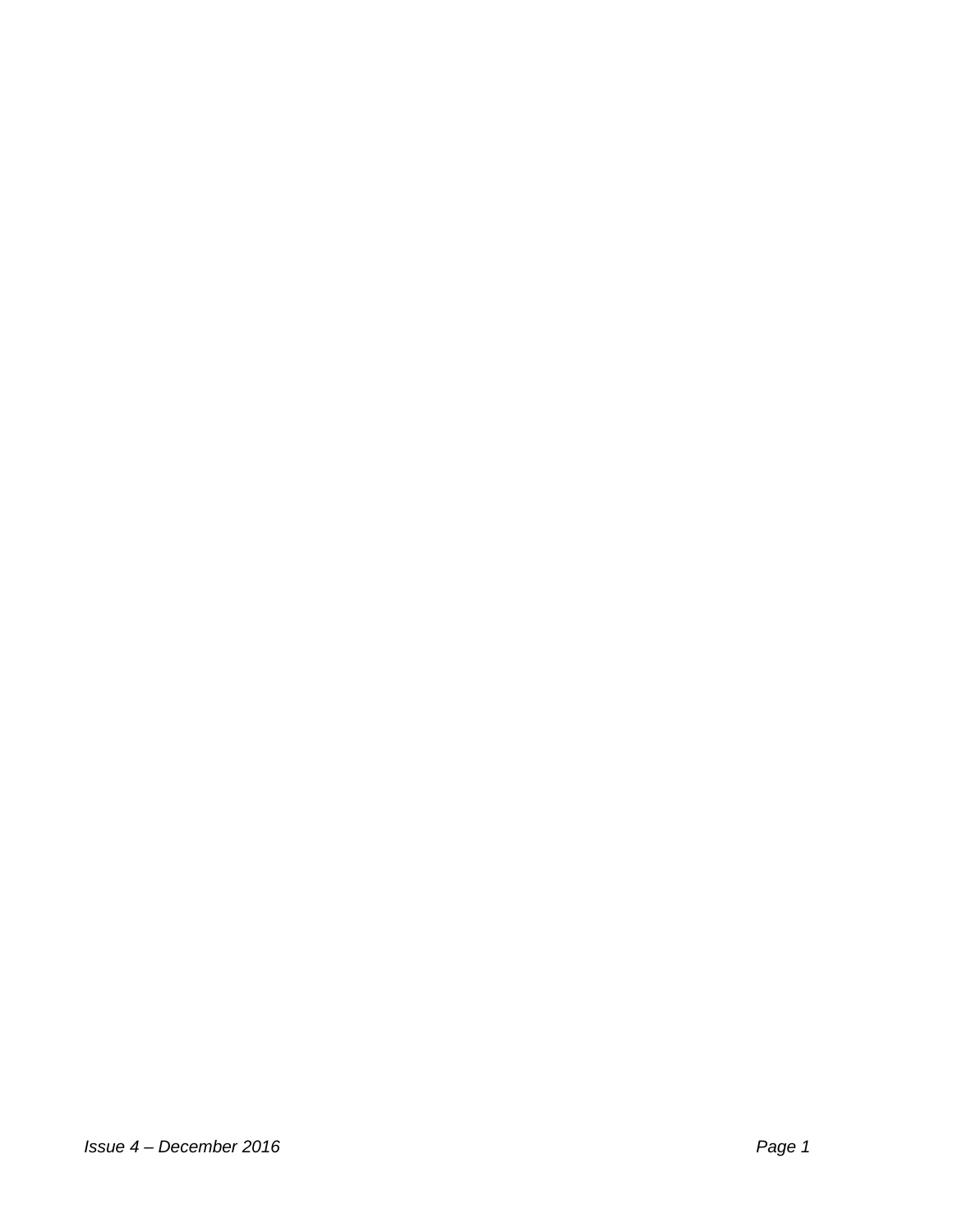

#### © Crowcon Detection Instruments Ltd 2015

*UK Office* Crowcon Detection Instruments Ltd 172 Brook Drive, Milton Park, Abingdon Oxfordshire OX14 4SD Tel: +44 (0)1235 557700 Fax :+44 (0)1235 557749 Email: sales@crowcon.com Website: www.crowcon.com

*USA Office* Crowcon Detection Instruments Ltd 1455 Jamike Ave, Suite 100 Erlanger Kentucky 41018<br>Tel: +1 859 957 1039 or 1 800 527 6926 Fax: +1 859 957 1044 Email: salesusa@crowcon.com Website: www.crowcon.com

*Netherlands Office* Crowcon Detection Instruments Ltd<br>Vlambloem 129 3068JG Rotterdam Netherlands Tel: +31 10 421 1232 Fax: +31 10 421 0542 Email: eu@crowcon.com Website: www.crowcon.com

*Singapore Office* Crowcon Detection Instruments Ltd<br>Block 194 Pandan Loop ~06-20 Pantech Industrial Complex Singapore 128383 Tel: +65 6745 2936 Fax: +65 6745 0467 Email: sales@crowcon.com.sg Website: www.crowcon.com

*China Office* Crowcon Detection Instruments Ltd (Beijing) Unit 316, Area 1, Tower B, Chuangxin Building 12 Hongda North Road, Beijing Economic Technological Development Area Beijing, China 100176 Tel: +86 10 6787 0335 Fax: +86 10 6787 4879 Email: saleschina@crowcon.cn Website: www.crowcon.com

Crowcon reserves the right to change the design or specification of this product without notice.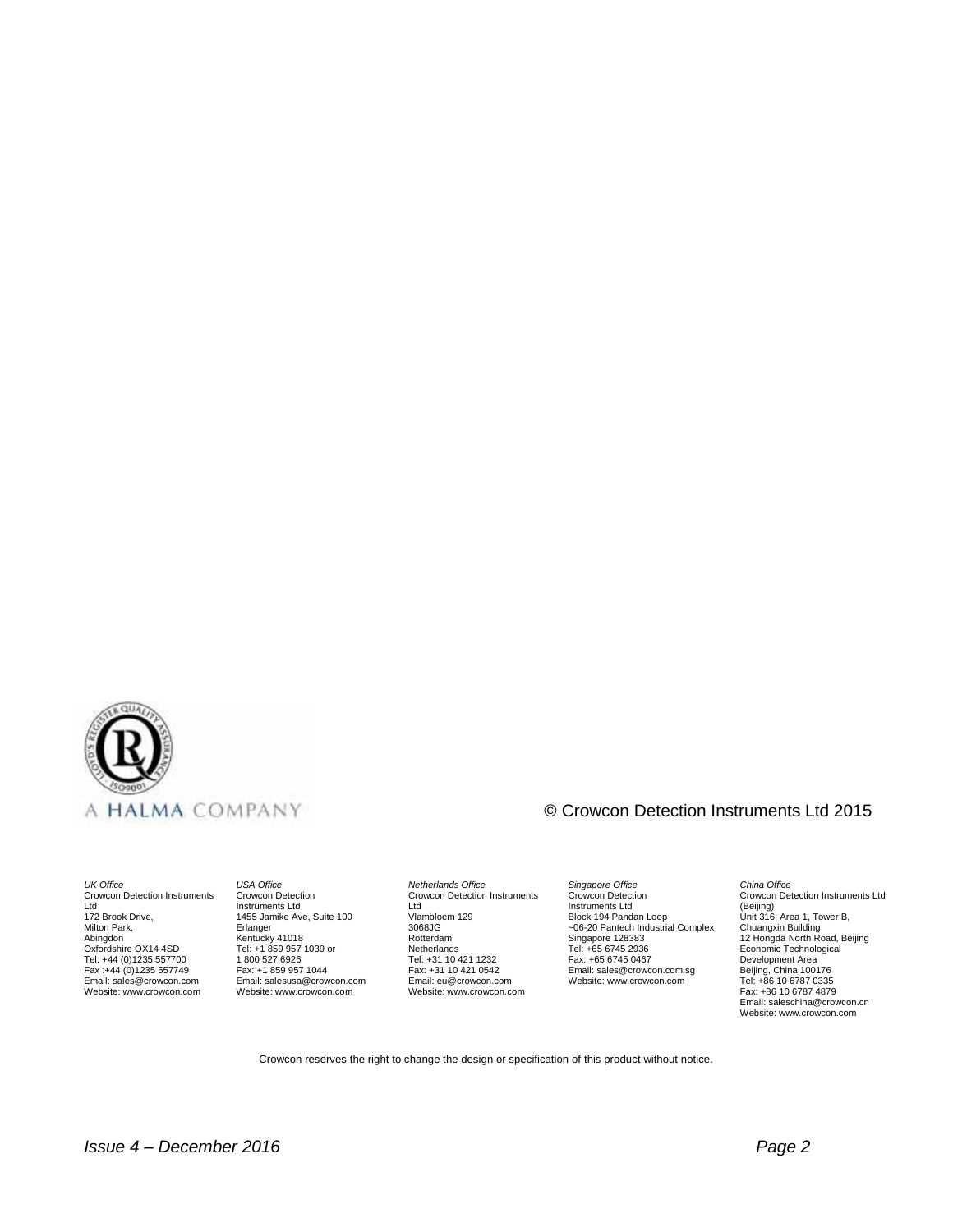## **READ FIRST BEFORE OPERATION**

Crowcon Clip and Crowcon Clip+ personal monitors are personal safety devices; accordingly please read and understand the manual ensuring you have been properly trained on the use of the equipment and appropriate actions in the event of an alarm condition.

## **WARNING STATEMENTS**

- If the personal monitor is past the "Activate Before Date" on the package, please do not activate.
- Do not attempt part replacement or substitution as this could impair the intrinsic safety rating<br>and will void the warranty of the product and will void the warranty of the product
- Before daily use check the following:

-Sensor and Audio ports are clear of any obstructions i.e. debris or blockage -Perform the "Self Test" to ensure proper operation of visual, audible, and vibrating alarms -Confirm receipt of a check mark in the upper left hand corner signalling a successful "Self Test"

- Calibrate the  $O_2$  personal monitor at least every 30 days. Make sure to calibrate in a clean air environment. See  $O<sub>2</sub>$  personal monitor section for instructions on calibration. receipt of a check mark in the upper left hand corner signalling a successful "S<br>the  $O_2$  personal monitor at least every 30 days. Make sure to calibrate in a<br>ent. See  $O_2$  personal monitor section for instructions on c
- **△** Both the CO and H<sub>2</sub>S versions of the Crowcon Clip and Crowcon Clip+ do not require calibration for the life of the product, however we do offer this capability with the C-Test and recommend regular Bump Tests please see our bump test recommendations below:
- Bump Test the personal monitor at least every 90 days by challenging the sensor with a known concentration of the target gas to be detected. Recommended target gas concentrations  $(H_2S)$ :  $25/15$  ppm, CO: 200/100 ppm, O<sub>2</sub>: 18%). Bump Tests can be performed either manually or with the C-Test. If a manual test is to be performed make sure to test in a clean air environment. **CANEAP IPREST BEFORE DEFIRMATION** controllation are personal anterior in the anisotropy declease and understand the manual ensuing you have been properly trained on the alse of the equipment and understand the manual ens Bump Tests please see our bump test recommendations below:<br>'est the personal monitor at least every 90 days by challenging the sensor with a known<br>:ration of the target gas to be detected. Recommended target gas concentrat
	- **A** If a personal monitor fails the Self Test or Bump Test please discontinue use of the personal monitor 25/15 ppm, CO: 200/100 ppm, O<sub>2</sub>: 18%). Bump Tests can be performed either manually or with<br>the C-Test. If a manual test is to be performed make sure to test in a clean air environment.<br>If a personal monitor fails the Self
	- $\triangle$  The personal monitor contains a lithium battery that must be disposed of by a qualified recycler and in accordance with the EU WEEE Regulations.
	- $\triangle$  Do not substitute internal components as this may interfere with the intrinsic safety of the device, and will void all warranties.
	- △ Do not attempt to replace the battery or sensor, this product is designed to be disposable. Changing these components will void the warranty.
	- If you suspect any malfunction or have any technical problems please contact Crowcon your local Crowcon office, regional sales manager or registered service centre.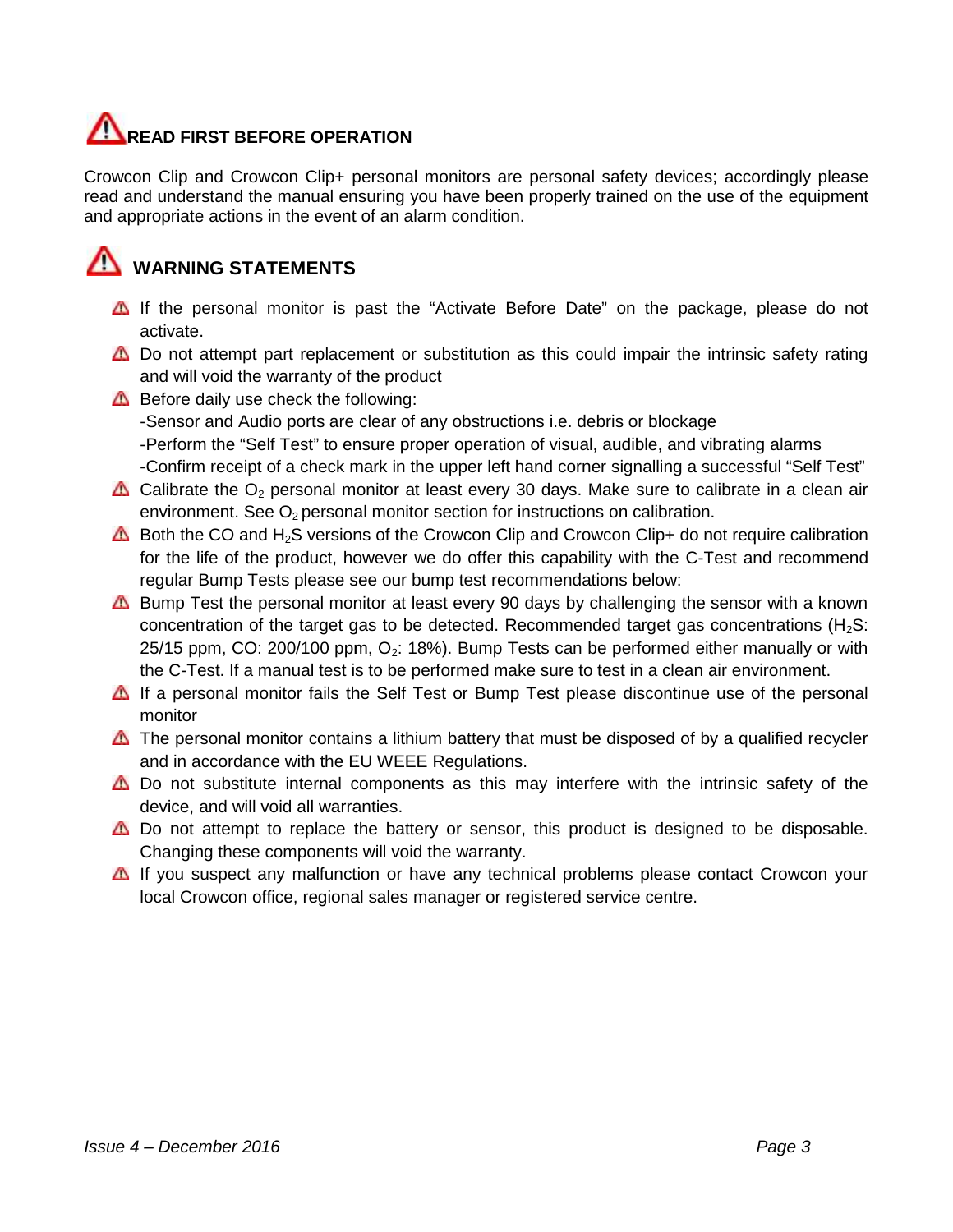#### **Prologue**

Thank you for purchasing the new Crowcon Clip or Crowcon Clip<sup>+</sup>. At Crowcon we recognise the need for reliable and robust personal monitors which are sized to be worn without intruding on primary tasks and are simple to use.

The Clip and Clip<sup>+</sup> are personal single gas monitors, designed to detect the presence of specific toxic gases; Carbon monoxide (CO) or Hydrogen sulphide  $(H_2S)$  or Oxygen (O<sub>2</sub>) deficiency.

Focused on users and fleet managers alike, Crowcon offers application focused fixed system and portable solutions to protect personal and plant from flammable, toxic and oxygen hazards. For further information on this or any other Crowcon product please contact your local regional office, regional sales manager or service centre.

### **Contents**

|    | 1.1.  |  |
|----|-------|--|
|    | 1.2.  |  |
| 2. |       |  |
| 3. |       |  |
|    | 3.1.  |  |
|    | 3.2.  |  |
| 4. |       |  |
| 5. |       |  |
| 6. |       |  |
| 7. |       |  |
| 8. |       |  |
| 9. |       |  |
|    | 9.1.  |  |
|    | 9.2.  |  |
|    | 9.3.  |  |
|    |       |  |
|    | 10.1. |  |
|    | 10.2. |  |
|    | 10.3. |  |
|    | 10.4. |  |
|    | 10.5. |  |
|    | 10.6. |  |
|    | 10.7. |  |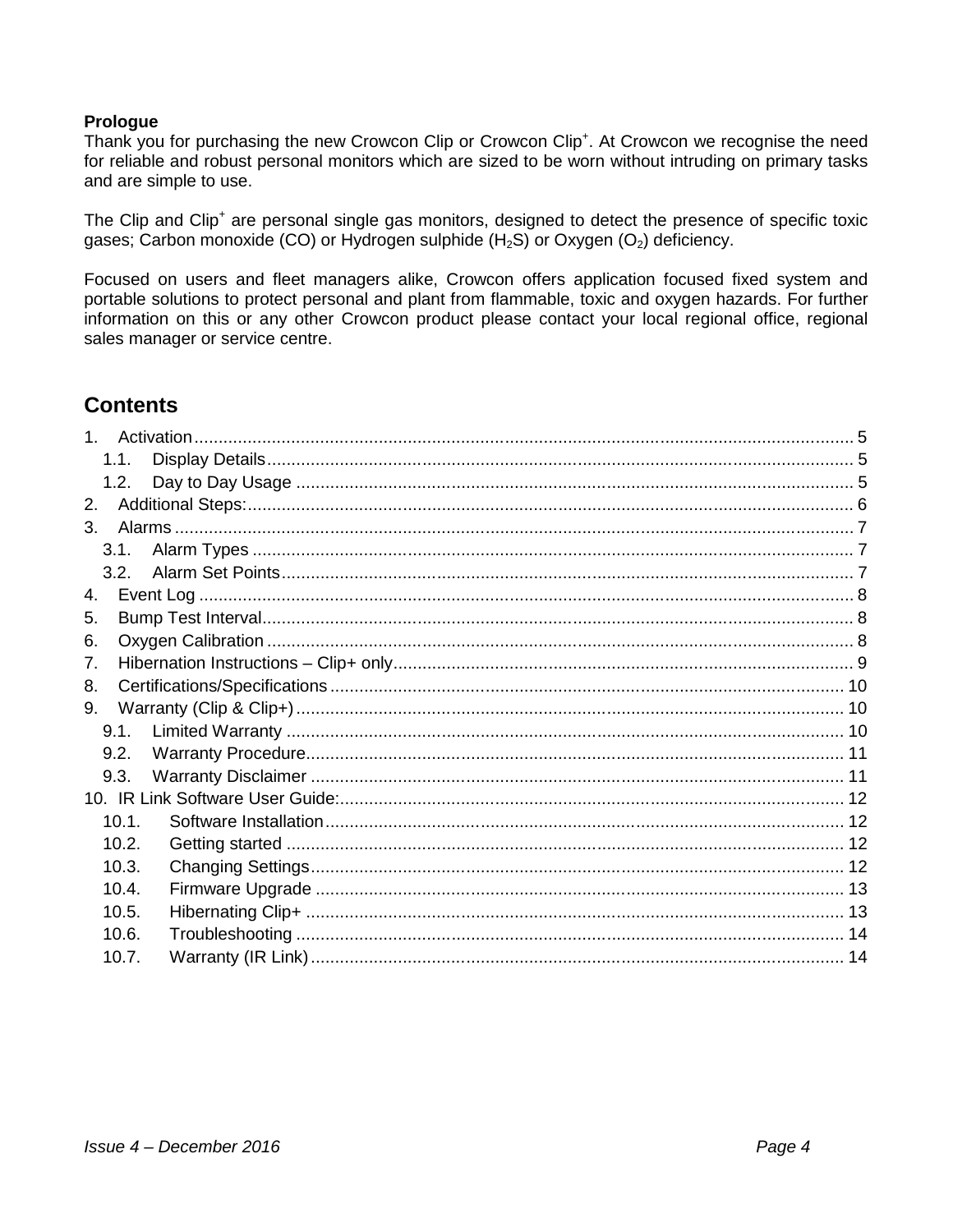#### **1. Activation**

#### **1.1.**Display Details

- **A** Warning: Users must familiarize themselves with the icons in both non-alarm and alarm states
- $\triangle$  Warning: If the display is missing icons or cannot be clearly read, please contact Crowcon or your local registered outlet immediately

#### 1.2.Day to Day Usage

| R                       | ø<br>HIGH<br>LOW<br>TES 1<br>co<br>%0<br>$H_2S$<br>max<br>O2<br>DDII<br>days hours<br>months |  |  |  |
|-------------------------|----------------------------------------------------------------------------------------------|--|--|--|
|                         | Alarm Condition Icon                                                                         |  |  |  |
| $\overline{2}$          | Self-Test Status foon                                                                        |  |  |  |
| š                       | ses Bancridar hom-                                                                           |  |  |  |
| $\boldsymbol{A}$        | line lype con-                                                                               |  |  |  |
| 5                       | Bettery Indicated con: (Used Daring Real-Time Cas. Reading)                                  |  |  |  |
| n.                      | Instrument Lite Remaining Or Real TimeGax Resourc Data                                       |  |  |  |
| $\overline{\mathbf{r}}$ | Har And Low Alarm Set Point Icens                                                            |  |  |  |
| 1/7                     | Aiar E. Condition found                                                                      |  |  |  |
| 1. /新                   | Instrument Life Renaining loans                                                              |  |  |  |
| ŋ,                      | Infrared Detail Transfer Joon.                                                               |  |  |  |
| 18311                   | Monitor / Days / Found Smow Last Maximum Exposure                                            |  |  |  |
| 67.11                   | Instrument Life Remaining incloated Data And Iron.                                           |  |  |  |

|                                                                             |                                                                                                                                                                                                                                                                                                                                                                                                                                                                                                                                                                                                                                                                                                                                                                                                                                                                          | To activate the Crowcon Clip or Clip+, press and hold down the button for approximately 5 seconds. On<br>activation the personal monitor will vibrate, flash red LED's, and sound the audible alarm. A successful<br>activation will display the life remaining in months on the screen of the personal monitor as 24 months.                                                                                                                                                                                                                                                                                                                                                                                                                                                                                                                                                                                                               |
|-----------------------------------------------------------------------------|--------------------------------------------------------------------------------------------------------------------------------------------------------------------------------------------------------------------------------------------------------------------------------------------------------------------------------------------------------------------------------------------------------------------------------------------------------------------------------------------------------------------------------------------------------------------------------------------------------------------------------------------------------------------------------------------------------------------------------------------------------------------------------------------------------------------------------------------------------------------------|---------------------------------------------------------------------------------------------------------------------------------------------------------------------------------------------------------------------------------------------------------------------------------------------------------------------------------------------------------------------------------------------------------------------------------------------------------------------------------------------------------------------------------------------------------------------------------------------------------------------------------------------------------------------------------------------------------------------------------------------------------------------------------------------------------------------------------------------------------------------------------------------------------------------------------------------|
| 1.1. Display Details<br>"Hide Clock" user options.<br>1.2. Day to Day Usage | display will automatically shift to a display that shows gas concentration and a battery icon.<br>*Note the displayed number can be changed in the IR<br>Link software with the "Show Sensor Readings" and<br>▲ Warning: Users must familiarize themselves with the<br>icons in both non-alarm and alarm states<br>▲ Warning: If the display is missing icons or cannot be<br>clearly read, please contact Crowcon or your local<br>registered outlet immediately<br>Prior to daily use, the personal monitor will prompt the<br>user to perform a self test by showing the test reminder<br>icon, this process is a simple and effective way to ensure<br>safe operation of the personal monitor. During the "Self<br>Test" the audio, visual, and vibrating alarms are activated<br>and the sensor is tested. Below is a step by step process for performing the test: | The personal monitor utilises a special high viewing angle LCD that is designed to enhance the screen<br>visibility. In the absence of gas, it displays life remaining. In those cases where gas is present, the<br>$\mathbf{B}$<br>нісн<br>l nw<br>B<br>CO<br>70 C<br>$\theta$ .<br>H2S<br>$\left( n\right)$<br>days hours<br>months<br>11)<br><b>Alarm Condition Ison</b><br>$\overline{\mathbf{2}}$<br>Self-Test Status foon<br>s<br>ses Hentrider hom-<br>$\boldsymbol{A}$<br>line lype con<br>5<br>Bettery Indicated can itles of Daning Real-Time Cas. Reading).<br>n.<br>Instrument Line Remaining Or Real TimeGax Resoing Data<br>$\mathbf{z}$<br>High And Low Alarm Set Point Isons<br>1/7<br>Aler E Candition forms<br>0.78<br>Instrument Life Remaining loans<br>ø<br>Infrared Detail Transfer Joon<br>18, 11<br>Monitor / Days / Found Smow Last Maximum Exposure<br>67.11<br>Instrument Life Remaining Indicator Data And Iron |
| <b>Screen Display</b><br><b>TEL</b><br>ΗЬΕ<br>ö<br><b>er</b> months         | <b>Detail</b><br>Screen 1:<br>Press the button on the front of the personal monitor to perform the test.                                                                                                                                                                                                                                                                                                                                                                                                                                                                                                                                                                                                                                                                                                                                                                 | When the "Test" Icon appears in the upper left hand corner, a self test is required.                                                                                                                                                                                                                                                                                                                                                                                                                                                                                                                                                                                                                                                                                                                                                                                                                                                        |
| months days figure                                                          | Screen 2:<br>all LED's light up, and the vibrate function is activated<br>(2) All LCD display elements appear.                                                                                                                                                                                                                                                                                                                                                                                                                                                                                                                                                                                                                                                                                                                                                           | After pressing the button the following screen will appear. During the self test<br>ensure that the following occurs: (1) The personal monitor emits one audible beep,                                                                                                                                                                                                                                                                                                                                                                                                                                                                                                                                                                                                                                                                                                                                                                      |
| ALARM <b>A</b><br>117                                                       | Screen 3:<br>Test configuration options.<br>See section 5.2 for standard set points                                                                                                                                                                                                                                                                                                                                                                                                                                                                                                                                                                                                                                                                                                                                                                                      | After the full element LCD screen, the low alarm and high alarm set points will be<br>displayed. Note these alarm set points can be adjusted using the IR Link or Clip C-                                                                                                                                                                                                                                                                                                                                                                                                                                                                                                                                                                                                                                                                                                                                                                   |
| $\overline{v}$<br>months                                                    | Screen 7: (see Sections 4-6 for additional screen displays)<br>Link Quick Reference Guide for further detail.                                                                                                                                                                                                                                                                                                                                                                                                                                                                                                                                                                                                                                                                                                                                                            | When a self test is successful the personal monitor will turn to the original screen<br>and display a check mark in place of where the test icon was previously displayed<br>and one short audible beep will sound. The personal monitor will by default prompt<br>another "Self Test" in 20 hours from when the button was pressed. Note this value<br>can be changed via the IR Link software anywhere from 8 to 20 hours. See the IR                                                                                                                                                                                                                                                                                                                                                                                                                                                                                                     |
| Issue $4 - December 2016$                                                   |                                                                                                                                                                                                                                                                                                                                                                                                                                                                                                                                                                                                                                                                                                                                                                                                                                                                          | Page 5                                                                                                                                                                                                                                                                                                                                                                                                                                                                                                                                                                                                                                                                                                                                                                                                                                                                                                                                      |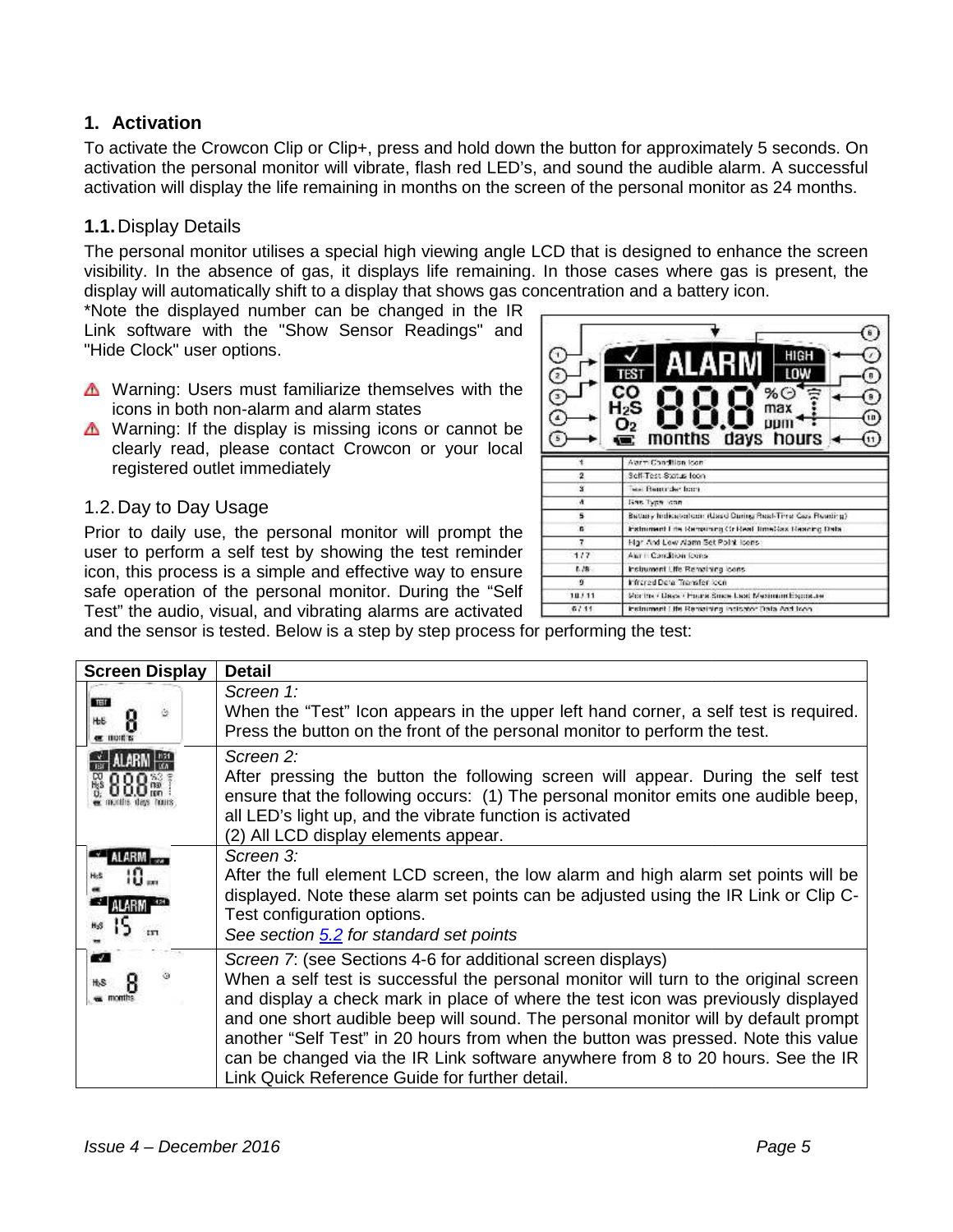#### **2. Additional Steps:**

A self test can be performed at any time during operation. Simply press the button, wait for the low alarm level to show and press the button once more. This will activate the self test mode allowing a user to verify the personal monitor's functionality.

Above we outlined the most common screen configurations. However if the personal monitor has been programmed via the IR Link or has been exposed to gas additional screens may appear

Screen 4 (If applicable): If programmed with a "User ID", after the alarm set points are displayed, a combination of numbers and or letters will scroll across the screen. This will be a max of 2 screens with a maximum character limit on the "User ID" of 6 characters. The "User ID" can be changed/modified via the IR Link software

Screen 5 (if applicable): If the personal monitor has been exposed to gas exceeding the low alarm set point a value will appear with "max" next to it. This represents the peak value (highest) that the personal monitor has seen. After this screen there will be another screen displaying a value with (hours, days, or months) this represents the amount of time past since the peak reading.

Screen 6 (if applicable): After the peak reading and time since screens, a screen will appear with CLP (this stands for 'clear peak'). If the user presses the button down at while this is displayed, the peak value on the personal monitor will be reset. Note while the value will be cleared on the display the value will be held in the personal monitor's log. See the event log section for further details. This value can be cleared on the next screen.

#### **Failures/FAQ's**

- If the self test fails, the personal monitor emits five short beeps and flashes before displaying "Test". Repeat the self test.
- If the self test fails three (3) consecutive times the personal monitor will enter Fail Safe mode. Please contact Crowcon or your local service centre for a replacement personal monitor
- During normal operation, the battery is continuously monitored. If the battery is low for more than (3) hours the personal monitor enters Fail Safe mode.
- If the battery self test fails (5) consecutive times the LCD will display E05. In case of this error please discontinue use and contact Crowcon or your local service centre for a replacement personal monitor.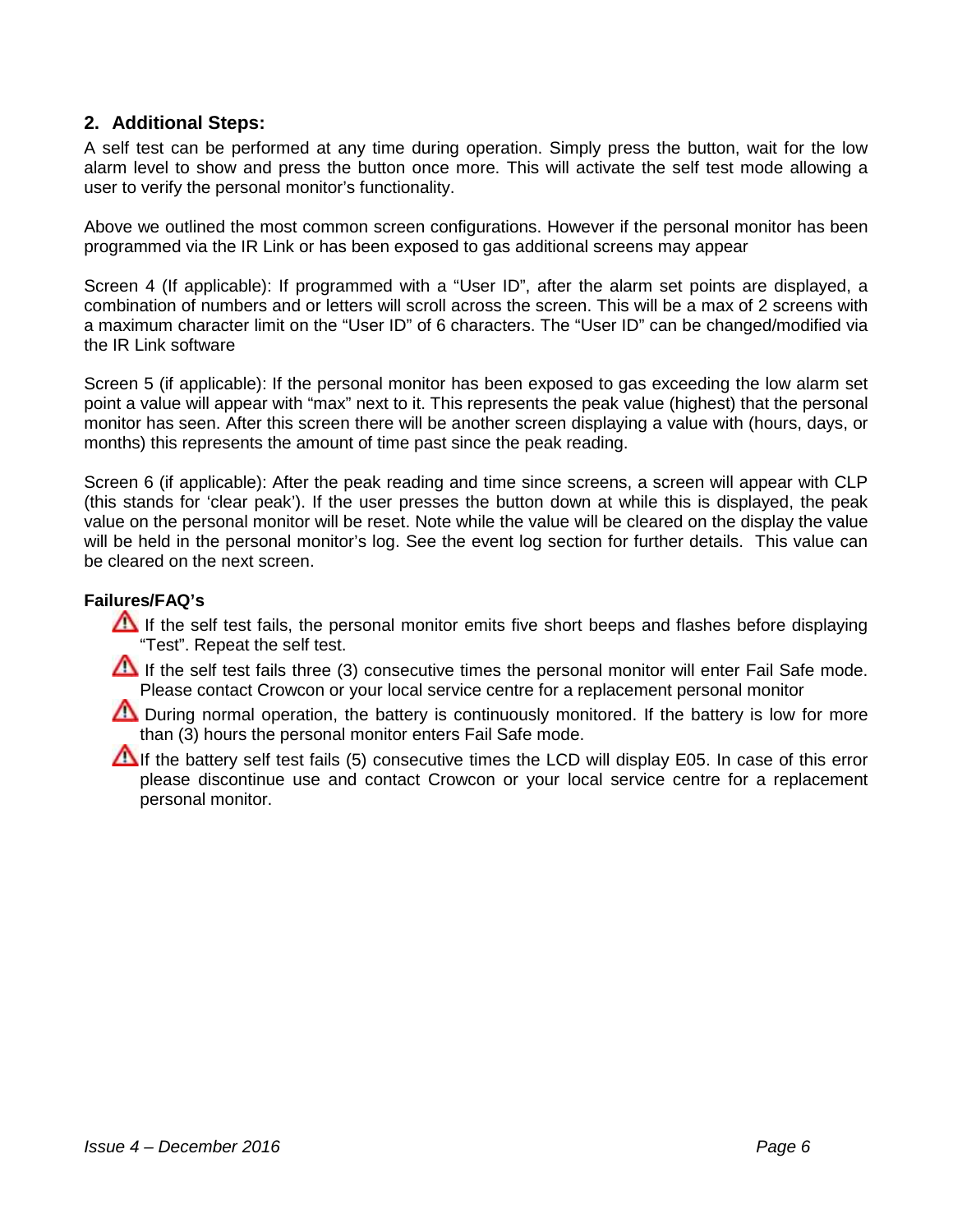#### **3. Alarms**

#### 3.1.Alarm Types

|                              | 3.1. Alarm Types                                                                                 |                                                                                                                                  |                                                                                                                                                                                                                                                                                                                                                                                                       |                                                                                                                                                                                                                                                           |
|------------------------------|--------------------------------------------------------------------------------------------------|----------------------------------------------------------------------------------------------------------------------------------|-------------------------------------------------------------------------------------------------------------------------------------------------------------------------------------------------------------------------------------------------------------------------------------------------------------------------------------------------------------------------------------------------------|-----------------------------------------------------------------------------------------------------------------------------------------------------------------------------------------------------------------------------------------------------------|
| H <sub>2</sub> S<br>co       | <b>Screen Display</b><br>ALARM<br><b>DDATE</b><br>$-103 + 1$<br>ALARM<br>LICIT<br>ALARM<br>hours | <b>Detail</b><br><b>LOW ALARM</b><br>flash, and vibrate;<br>Eight (8) slow beeps per minute<br>Eight (8) slow flashes per minute | Audible Alarm: One (1) slow beep every second<br>Visual Alarm: One (1) slow flash every second<br>Vibrating Alarm: One (1) slow vibration every second<br>HIGH ALARM and OVER LIMIT (OL) ALARM<br>Audible Alarm: Two (2) fast beeps every second<br>Visual Alarm: Two (2) fast flashes every second<br>Vibrating Alarm: Two (2) fast vibrations every second<br>PERSONAL MONITOR LIFE COUNTDOWN ALARM | Once less than One (1) month of life is remaining, the display will switch to days<br>remaining, when it is less than One (1) day remaining the display will switch to<br>hours remaining. Once the Eight (8) hours are remaining, it will begin to beep, |
|                              |                                                                                                  | Eight (8) slow vibrations per minute                                                                                             | To discontinue the alerts and end the unit life, press the button.<br>operate for (8) hours before deactivating                                                                                                                                                                                                                                                                                       | When the battery life remaining clock displays 0 hours the personal monitor will                                                                                                                                                                          |
| Gas                          | 3.2. Alarm Set Points<br>Default factory set points:<br>Option 1                                 |                                                                                                                                  | In order to comply with the 3 main regional alarm requirements, Crowcon offer the following standard<br>Option 2                                                                                                                                                                                                                                                                                      | Option 3                                                                                                                                                                                                                                                  |
|                              |                                                                                                  |                                                                                                                                  |                                                                                                                                                                                                                                                                                                                                                                                                       |                                                                                                                                                                                                                                                           |
| $H_2S$                       |                                                                                                  | Low 5 ppm / High 10 ppm                                                                                                          | Low 10 ppm / High 15 ppm                                                                                                                                                                                                                                                                                                                                                                              | Low 2ppm / High 5 ppm                                                                                                                                                                                                                                     |
| CO<br>O <sub>2</sub>         |                                                                                                  | Low 25 ppm / High 50ppm<br>Min 19.5% / Max 23.5%                                                                                 | Low 35 ppm / High 50 ppm<br>or Min 19% / Max 23.5%                                                                                                                                                                                                                                                                                                                                                    | Low 30 ppm / High 100 ppm<br>N/A                                                                                                                                                                                                                          |
| further details.<br>officer. |                                                                                                  |                                                                                                                                  | To display the personal monitor alarm set points press the button on the front of the personal monitor.<br>DO NOT use IR communications when an explosive atmosphere may be present.                                                                                                                                                                                                                  | *Note these set points can be changed using the Crowcon IR Link. Please refer to section XX for<br>Use caution when changing alarm set points. Confirm these levels with your company safety                                                              |
|                              | Issue $4 - December 2016$                                                                        |                                                                                                                                  |                                                                                                                                                                                                                                                                                                                                                                                                       | Page 7                                                                                                                                                                                                                                                    |

#### 3.2.Alarm Set Points

| Gas            | Option 1                | Option 2                 | Option 3                  |
|----------------|-------------------------|--------------------------|---------------------------|
| $H_2S$         | Low 5 ppm / High 10 ppm | Low 10 ppm / High 15 ppm | Low 2ppm / High 5 ppm     |
| CO             | Low 25 ppm / High 50ppm | Low 35 ppm / High 50 ppm | Low 30 ppm / High 100 ppm |
| O <sub>2</sub> | Min 19.5% / Max 23.5%   | or Min 19% / Max 23.5%   | N/A                       |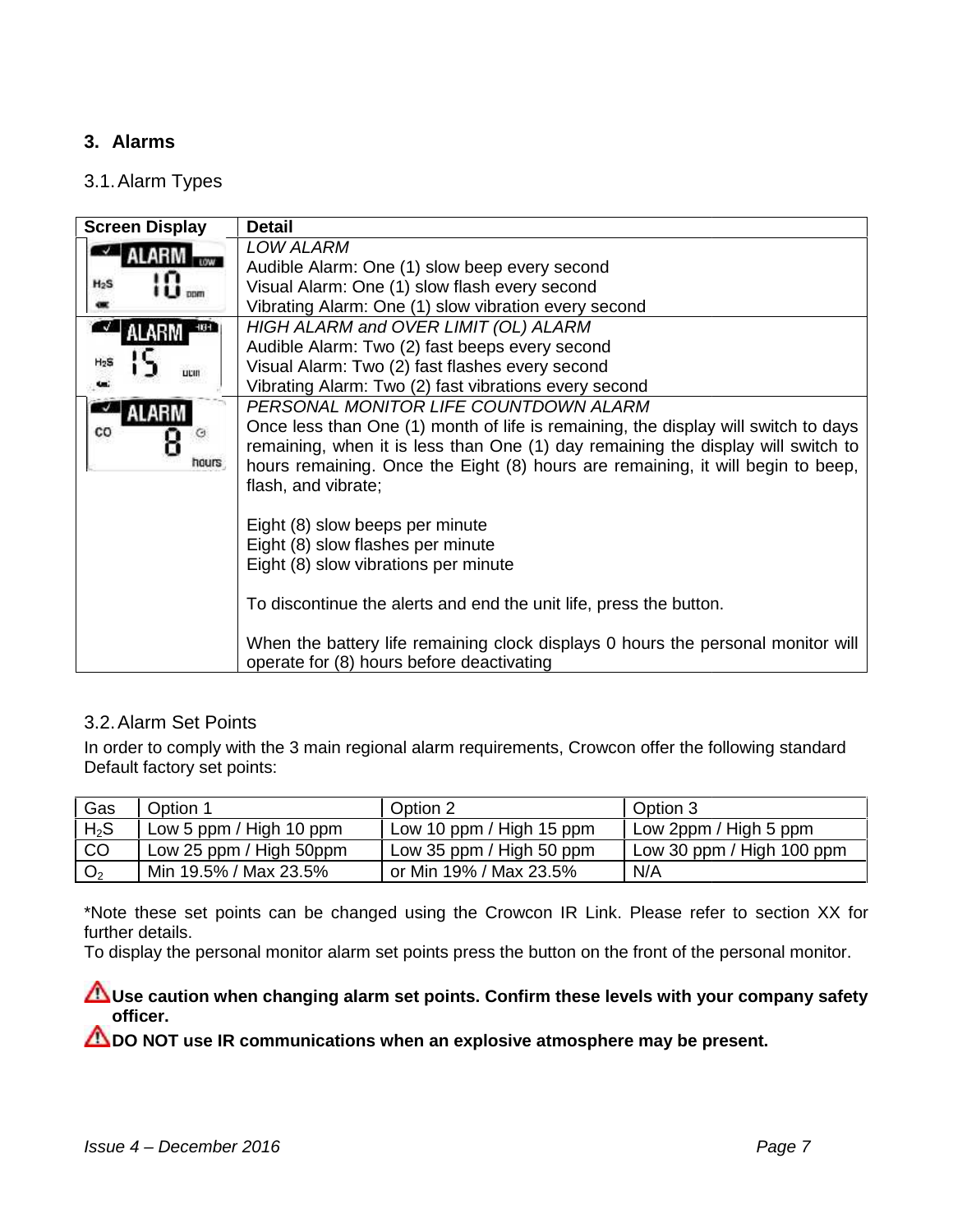#### **4. Event Log**

By default the personal monitor stores the last twenty five (25) alarm events. The system stores events by first in first out, i.e. the  $26<sup>th</sup>$  event will replace the first event and so on. This information can be downloaded using the Crowcon IR Link. For each alarm event the personal monitor records the following:

- The personal monitor serial number
- Bump Test (Yes or No)
- Life remaining on the personal monitor
- Number of self tests performed
- Number of events
- Alarm Condition (Low, High, or OL)
- Specific event date and time
- Peak gas concentration in ppm or %.

#### **5. Bump Test Interval**

Using the IR Link, personal monitors can be programmed to alert the user if a bump test is due. This interval can be set anywhere from 1 to 365 days. *\*Note the default is to have no bump interval programmed.*

If a personal monitor is due for a bump test, the personal monitor will flash 'buP' on the screen and if configured to do so will emit alternating LED flashes (left and right), and the 'TEST' icon will remain even after a button press. This alert can be cleared by either placing the personal monitor in a C-Test Station or manually performing a Bump Test. To manually perform a Bump Test, affix the flow plate to the sensor aperture and ensure the correct level of gas is connected via a fixed flow regulator (0.5 l/m). An exhaust pipe should be used into a safe area where no personal are present. Press the button down once, the word "GAS" will show on the display while the TEST icon flashes. The personal monitor will wait for 45 seconds for the target gas to be applied, or a button press to skip the bump test. If the Crowcon Clip or Crowcon Clip+ is bumped while showing "GAS", then it will record as a bump test in the event log instead of as an exposure. If no gas is applied, it will return to the normal screen and will not record anything in the event log.

#### **Oxygen Calibration**

#### **Crowcon recommends users of the O<sup>2</sup> Crowcon Clip to bump test the personal monitor before using each day.**

The Crowcon Clip Oxygen  $(O_2)$  personal monitor factory default will prompt the user to calibrate the personal monitor every 30 days. The user will be prompted by the screen flashing CAL, please see calibration instruction below:

#### **Only perform O2 calibration in clean air (20.9% Oxygen) that is free of hazardous gases.**

#### **Calibration Instructions**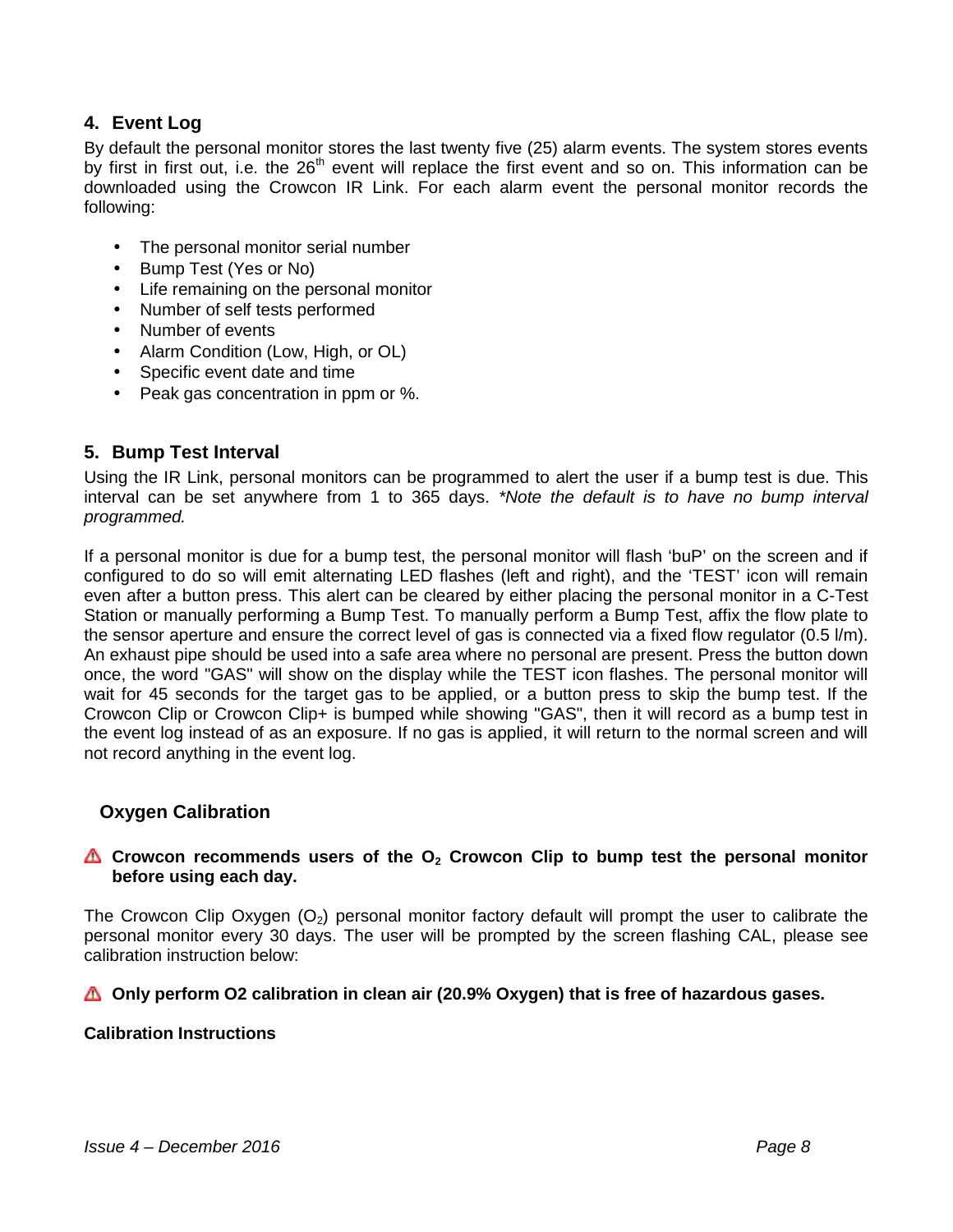| 1. Press and hold down the operator button for four (4) seconds<br>. C RL<br>2. The screen will display CAL and the O2 icon will flash in the lower left hand<br>side<br>3. After a successful calibration, the personal monitor will emit one (1) beep,<br>vibration and LED flash<br>4. After an unsuccessful calibration, the personal monitor will beep 5 times,<br>flash, and continue to display calibration. If after a few failed calibrations<br>please contact Crowcon customer support or your local service centre. |
|---------------------------------------------------------------------------------------------------------------------------------------------------------------------------------------------------------------------------------------------------------------------------------------------------------------------------------------------------------------------------------------------------------------------------------------------------------------------------------------------------------------------------------|
|---------------------------------------------------------------------------------------------------------------------------------------------------------------------------------------------------------------------------------------------------------------------------------------------------------------------------------------------------------------------------------------------------------------------------------------------------------------------------------------------------------------------------------|

#### **6. Hibernation Instructions – Crowcon Clip+ only**

#### **Crowcon Clip+ Hibernation via the IR Link**

1. Check that you have installed the IR Link Software and the IR Link USB connections are plugged in

2. Click Read Device on the IR Link Software

3. Note; when the monitor is hibernated the event log will be cleared. It is highly recommended to save the event log by pressing the save event log before hibernating.

4. Click on the Hibernate Button, acknowledge the event log message

5. Keepthe Clip+ in front of the IR Link until the "Hibernate OK" message is displayed at the bottom of the IR Link Software

6. Confirm the monitor screen is blank

7. If you encounter any problems please contact Crowcon or your local service centre.

#### **Crowcon Clip+ Hibernation via C-Test**

1. Check that the C-Test is turned on and the USB memory stick is present

2. The Clip C-Test is capable of hibernating the Crowcon Clip+, place the monitor in the C- Test

3. Press and hold the bump test and calibration buttons down simultaneously for approx 2 seconds

4. A successful hibernation will result in a GREEN light on for the C-Test

5. Note the event log will be automatically stored on the C-Test USB memory

6. Confirm the monitor screen is blank

7. If you encounter any problems please contact Crowcon or your local service centre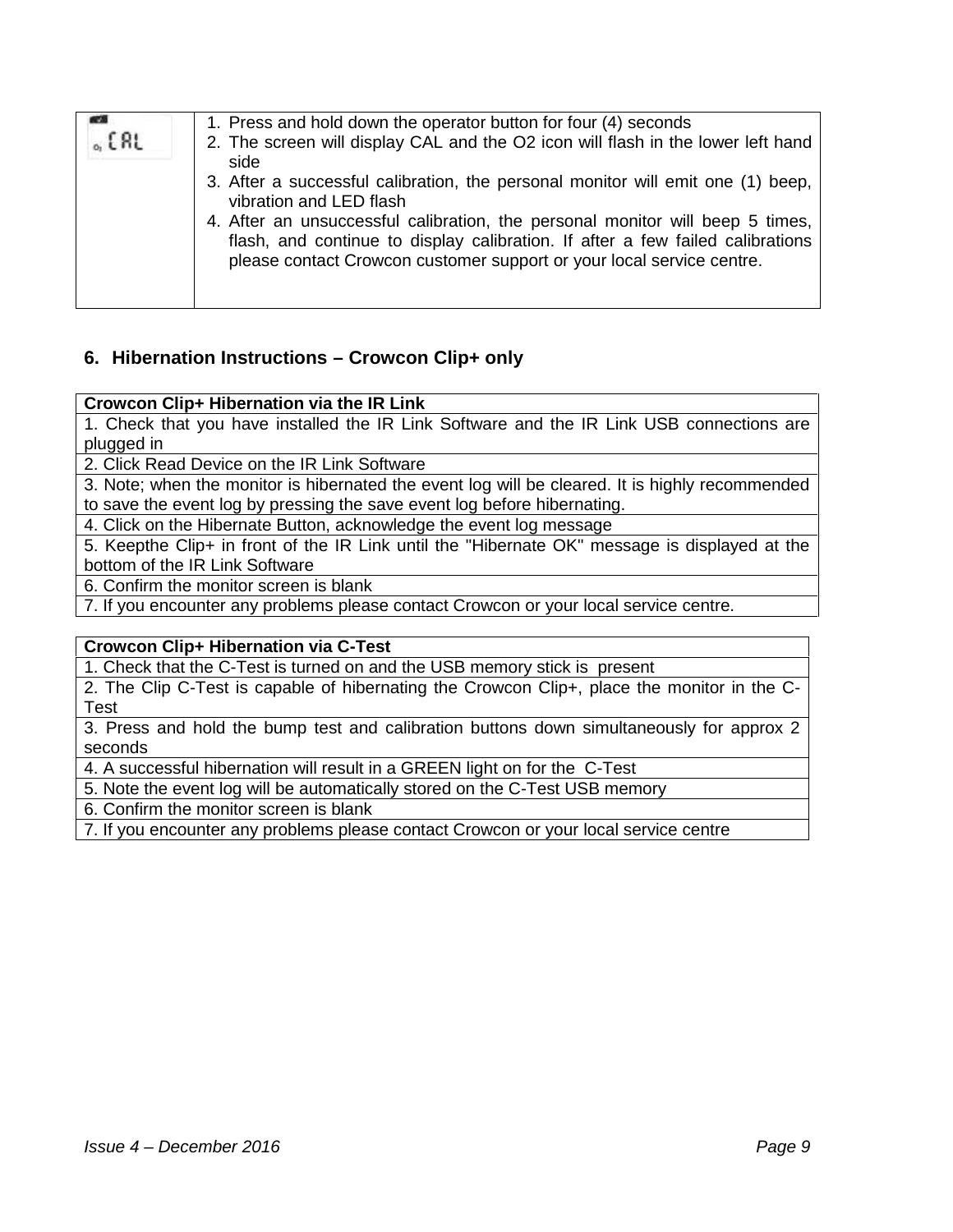#### **7. Certifications/Specifications**



| -35°C <tamb<50°c< th=""><th>O<sub>2</sub></th></tamb<50°c<>     | O <sub>2</sub> |
|-----------------------------------------------------------------|----------------|
| -40°C <tamb<50°c< td=""><td><math>H_2S</math></td></tamb<50°c<> | $H_2S$         |
| -40°C <tamb<50°c< td=""><td>CO.</td></tamb<50°c<>               | CO.            |

**Humidity:** 5% to 95% non-condensing relative humidity **Alarms:** Visual, vibrating, audible (minimum 95dB) **Battery Life:** 24 months of operation/ 4 minutes of alarm per day **Size:** 85mm x 50mm x 28mm / 3.3 in x 2.0 in x 1.1 (HxWxD) **Weight:** 76 g / 2.7 oz **Alarms:** Visual, vibrating, audible (minimum 95dB)<br>**Battery Life:** 24 months of operation/ 4 minutes of alarm per day<br>**Size:** 85mm x 50mm x 28mm / 3.3 in x 2.0 in x 1.1 (HxWxD)<br>**Weight:** 76 g / 2.7 oz<br>**Event Log Storage:** 

#### **8. Warranty (Clip & Clip+)**

#### 8.1.Limited Warranty Warranty

Crowcon warrants this product to be free from defects in material and workmanship under normal use and service for a period of two years beginning upon the date of activation for all Crowcon Clip products and the Crowcon Clip+ monitor for 3 years from date of activation or 24 months of operational life, whichever occurs first. This warranty is valid only if the personal monitor is activated by the 'activate by' date on the external packaging. This warranty extends only to the sale of new and unused products to the original buyer. Should the battery deplete prior to the 24 months of activation, this will demonstrate that the monitor(s) have experienced >2900 alarm minutes and will therefore be classed as outside warranty. Crowcon warrants this product to be free from defects in material and workmanship unde<br>and service for a period of two years beginning upon the date of activation for all Crowcon<br>and the Crowcon Clip+ monitor for 3 years f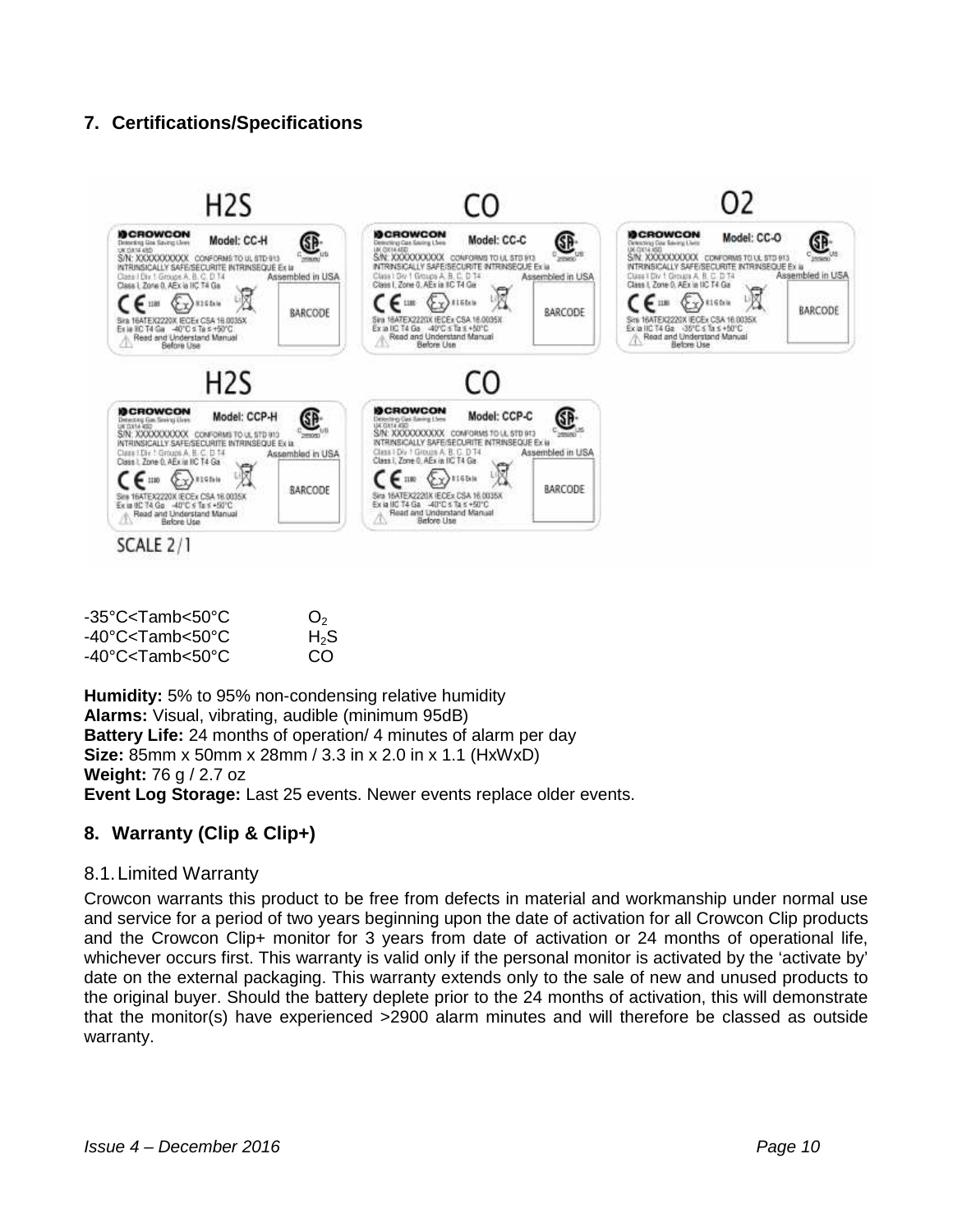#### Warranty Procedure

To facilitate efficient processing of any claim, contact your local Crowcon agent/distributor, a Crowcon regional office or our global customer support team (English working language) on +44 (0)1235 557711 or customersupport@crowcon.com to obtain a returns form for identification and traceability purposes. This form may be downloaded from our website 'crowconsupport.com' and requires the following information:

- Your company name, contact name, phone number and email address.
- Description and quantity of goods being returned, including any accessories.
- Instrument serial number(s).
- Reason for return.

Products will not be accepted for warranty without a Crowcon Returns Number (CRN). It is essential that the address label is securely attached to the outer packaging of the returned goods. The guarantee will be rendered invalid if the instrument is found to have been altered, incorrectly stored, modified, dismantled, tampered with, or has not used Crowcon spares for replacement parts including sensors) or has been serviced or repaired by any party not authorised and certified by Crowcon to do so. The warranty does not cover misuse or abuse of the unit including use outside of specified limits.

#### 8.2.Warranty Disclaimer

Crowcon accept no liability for consequential or indirect loss or damage howsoever arising (including any loss or damage arising out of the use of the instrument) and all liability in respect of any third party is expressly excluded. This warranty does not cover the accuracy of the calibration of the unit or the cosmetic finish of the product. The unit must be maintained in accordance with the instructions in this manual. The warranty on replacement consumable items supplied under warranty to replace faulty items, will be limited to the unexpired warranty of the original supplied item. Crowcon reserves the right to determine a reduced warranty period, or decline a warranty period for any sensor supplied for use in an environment or for an application known to carry risk of degradation or damage to the sensor. Our liability in respect of defective equipment shall be limited to the obligations set out in the guarantee and any extended warranty, condition or statement, express or implied statutory or otherwise as to the merchantable quality of our equipment or its fitness for any particular purpose is excluded except as prohibited by statute. This guarantee shall not affect a customer's statutory rights.

Crowcon reserves the right to apply a handling and carriage charge whereby units returned as faulty, are found to require only normal calibration or servicing, which the customer then declines to proceed with.

For warranty and technical support enquiries please contact:

#### **Customer Support Tel: +44 (0) 1235 557711 Fax: +44 (0) 1235 557722 Email: customersupport@crowcon.com**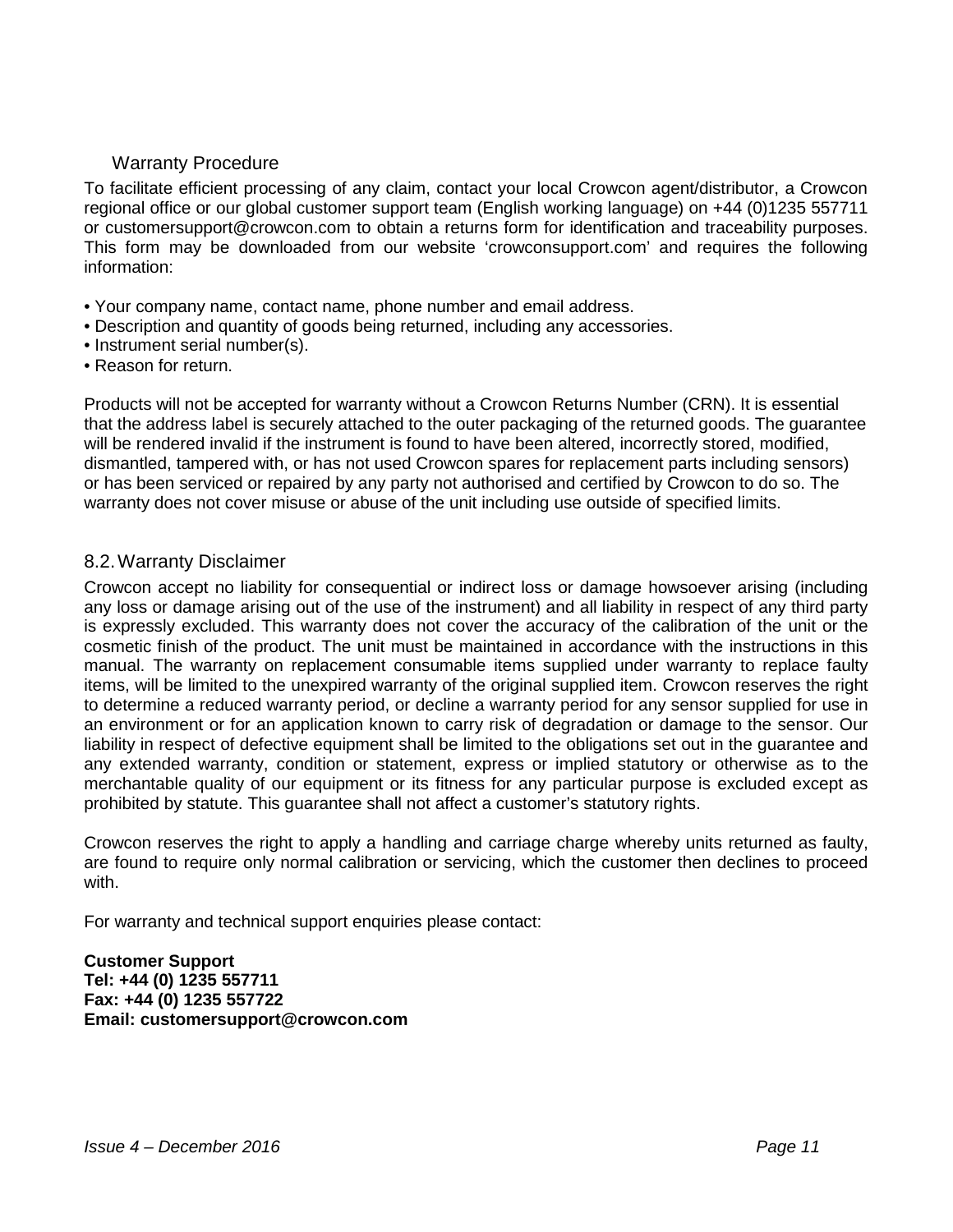#### **IR Link Software User Guide:**

#### 8.3.Software Installation

Up to date software is available from your local service agent, www.crowcon.com or from your local Crowcon office. This software will work with Windows versions XP, Vista, and Windows 7.

#### 8.4.Getting started

Below are instructions on how to use the IR Link software. Once you have successfully installed the software and click on the IR Link icon, you will see the screen to the right:

In order to interact with your Clip & Clip+ make sure to have the IR Link plugged into your computer. Place the monitor face down at least 2 inches in front of the IR Reader, with the top side facing the IR Reader. Then click "Read Device" if the read was successful you will see a green bar at the bottom of the screen.

#### 8.5.Changing Settings

Both the Clip & Clip+ monitors allow you to change the following fields, below is a brief description of each field and changes possible:

- a. High Alarm/Low Alarm Set Points: Adjust the high/low alarm set point. Note: When doing so make sure to set the alarm limit not to exceed the local or site guidelines. Some sites may have different set points than others.
- b. Bump Interval: In order to help with bump test accountability users can adjust the Bump Interval. If a unit has not been bump tested within the time frame the unit will emit a flash until it has been tested either manually or via the C-Test Station.
- c. User ID: Each individual unit can now have a unique electronic user ID. You are able to program in up to 6 characters. Note: Some alphabetic characters do not display well.
- d. Self Test Interval: By default all Clip & Clip+ monitors have a default 20 hour self test. Frequency can be set anywhere from 8 to 20 hours.
- e. Show Sensor Readings: Once the unit starts to see gas the unit will display the real time reading with a 0.1 ppm resolution. If this is unchecked the unit will always display the life remaining or flash low/high alarm in an alarm condition
- f. Hide bump due LED Flashing: If you prefer to not have the units flash when due for a bump test, please make sure to check this box.
- g. Hide Clock: This will turn the monitor into a real time ppm display monitor. By default always showing a real time ppm reading.

| Crowdon 34 BNV hvor 12 0 St                                                        |                                                                                                                                             |
|------------------------------------------------------------------------------------|---------------------------------------------------------------------------------------------------------------------------------------------|
| Invictor Venture                                                                   | $\alpha$                                                                                                                                    |
| money Vesino                                                                       | 65                                                                                                                                          |
| Send Shirley                                                                       | <b>SHIDOODER</b>                                                                                                                            |
| to Account of                                                                      | Member 10<br>24.<br>Dave                                                                                                                    |
| Being Tree                                                                         | HOS                                                                                                                                         |
| the Asim                                                                           | <b>IM</b>                                                                                                                                   |
| <b>MA GOVER</b>                                                                    | i.<br>Z<br>$10-$                                                                                                                            |
| Surface and worker                                                                 | e.<br>$\frac{1}{\sqrt{4}}$ Days                                                                                                             |
| hire rives.                                                                        | $\frac{1}{2}$ lays<br>¢.                                                                                                                    |
| ky-D                                                                               |                                                                                                                                             |
| See led a factor                                                                   | se.<br>Z                                                                                                                                    |
| <b>JOSTAN</b>                                                                      | <b>Washington Professor</b>                                                                                                                 |
| line weaker.<br>Constant Card Homsons Lippinels (Calver, als)<br>- адробь танклан- | beneze Calibration.<br>a.<br><b>Acard</b>                                                                                                   |
| CHOWCON                                                                            | Current Intecher Industry of<br>2 liaz Maryla West<br>Abangdon Coduntation Code HOV<br>Support 144 (0) 1235 per COL<br>sales/2010/2020 0101 |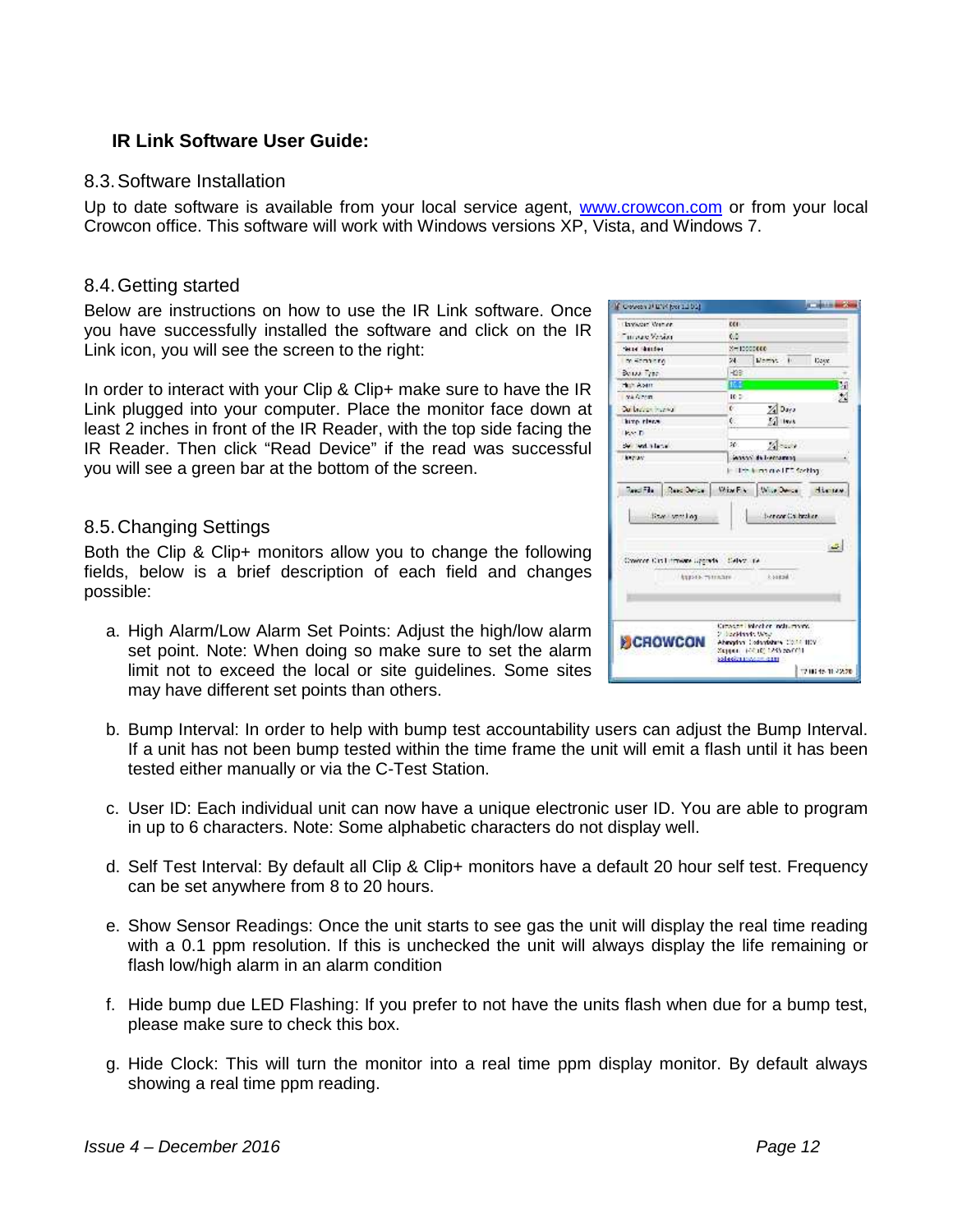After you have made your requested changes click on the Write Device Button. If a successful write has occurred you will see a green bar at the bottom (see above).

#### 8.6.Firmware Upgrade

Both the Clip & Clip+ monitors allow for Firmware upgrades to occur during the lifetime of the unit. These may be product improvements to add additional features or to enhance monitor performance. Most firmware upgrades are not required unless notified by Crowcon.

In order to perform a firmware upgrade, make sure to position your monitor in front If the IR reader as instructed in the "Getting Started" section. *Be sure to read the device before performing any upgrades to insure a connection has been established.*

Once a successful read has occurred, click on the Folder Icon located in bottom middle right. Select the firmware file you would like to upgrade to and then click Upgrade Firmware. This process will take approx 30 seconds to perform. DO NOT move the unit during a firmware upgrade. Once a successful upgrade has occurred a green bar will appear with "download image…ok". Firmware upgrades may also be performed through the Clip Dock Docking station.

#### 8.7.Hibernating Clip+

Your Crowcon Clip+ unit allows you to place the monitor in hibernate mode when it is not being used. In order to perform hibernation, place your monitor in front of the IR Reader as instructed in the "Getting Started" Section. *Be sure to read the device before performing hibernation to insure a connection has been established.*

Note before you perform hibernation, it is recommended that you save the event log on the monitor. To save the log, click on the Save Event Log button. This will allow you to select a specific folder to save the event log. Once hibernation has occurred, all prior event log information will be erased.

#### **Hibarnate:** OR

Once the log has been saved, you can proceed with hibernation. To hibernate the unit, press the Hibernate button. A screen will pop up asking if you would like to save the event log. If you have already saved the log click yes. Successful hibernation will give an OK green bar.